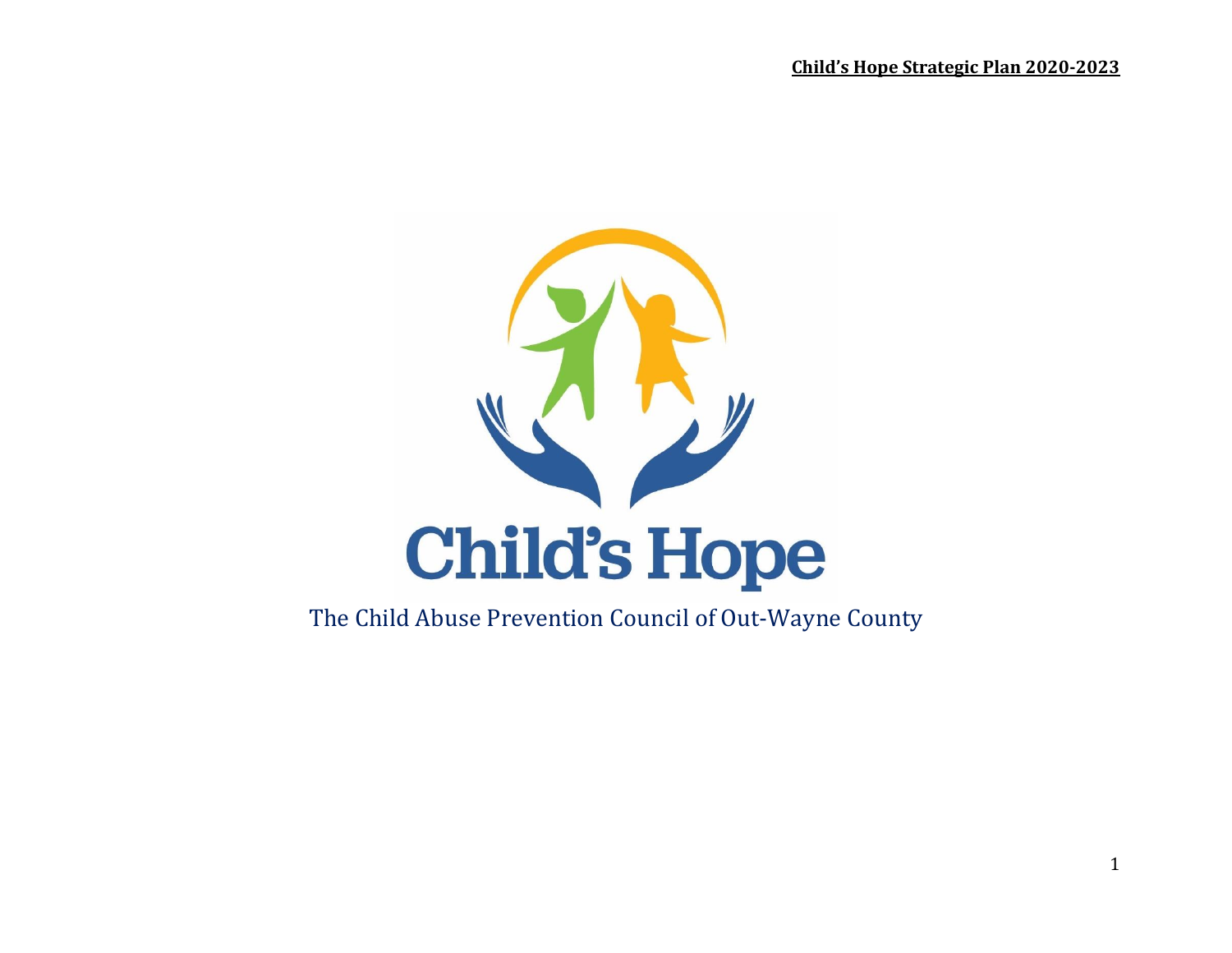# **Table of Contents**

| H.O.P.E. Healthy Outcomes Positive Experiences 6 |
|--------------------------------------------------|
| Strengthening Families Framework 6               |
|                                                  |
|                                                  |

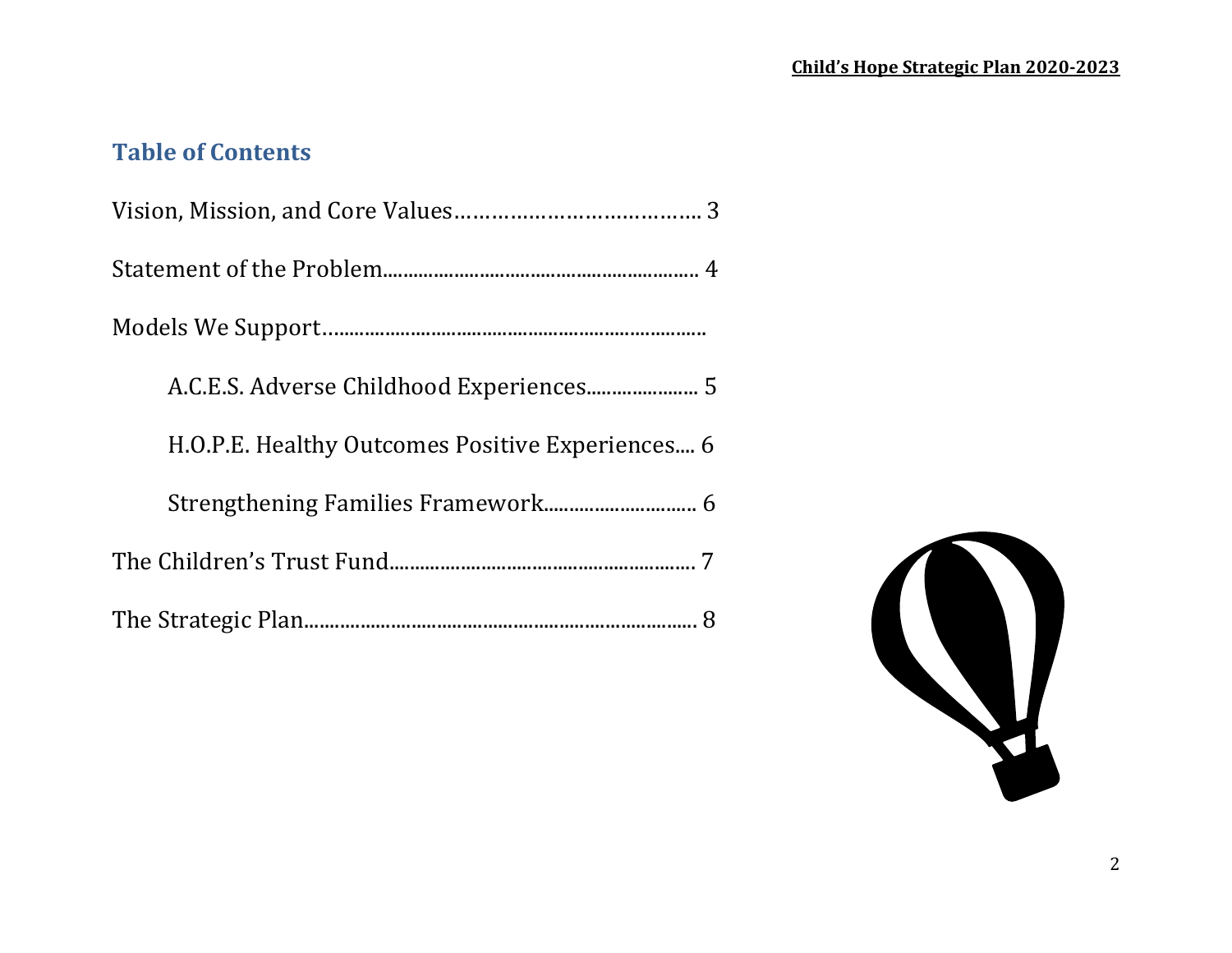**Vision** – To be the child advocacy leader in breaking the cycle of child abuse and neglect in Out-Wayne County.

**Mission** – To promote the prevention of child abuse and neglect in Out-Wayne County through effective collaborations and prevention activities.

## **Core Values:**

- We value the opportunity for children to reach their full potential.
- We value the need for children and families to lead lives free of abuse.
- We value programs designed to break the cycle of abuse in our communities.
- We value the skills and knowledge necessary to achieve the mission and goals of the organization.
- We value excellence at all levels and in all aspects of the organization.
- We value the collaboration of child abuse prevention serving organizations in working toward a goal of breaking the cycle of abuse in families.
- We value education to inform a community about child abuse issues.
- We value the resources necessary to provide the tools and support for child abuse prevention.
- We value the ability to address change by being flexible and adaptable.
- We value the staff necessary to carry out the values of the organization.
- We value the Board of Directors necessary to carry out the values of the organization.
- We value accountability and communicating results to our public.
- We value the creation of programs that can be used by others to prevent child abuse.
- We value measurement and outcomes.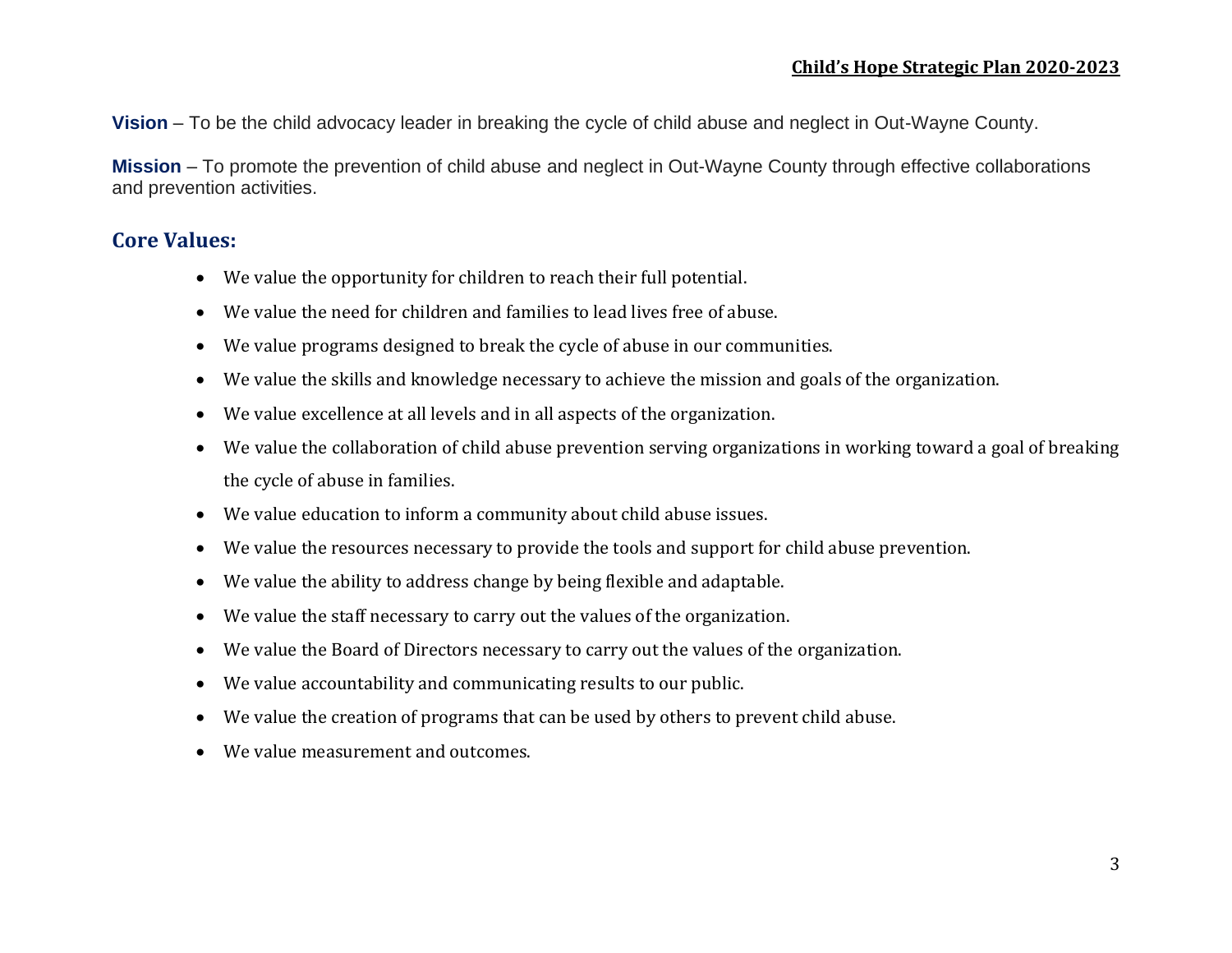#### **Statement of the Problem**

During the mid-1980s, Child's Hope joined the fight against child abuse and neglect for families in the Out-Wayne County. Though a small group, they have managed to be great contributors for the fight against child abuse and neglect through grant funded initiatives and partnerships with other prevention organizations.

Although there have, and remains to be, a wealth of programs and services working for the prevention of child abuse and neglect prevention, there remains a large number of children experiencing maltreatment in the state of Michigan. According to the 2019 Kids Count Michigan Data Book, "the rate of child abuse and neglect has continued to rise—by 30% from 2012 to 2017…" In 2018, a statement made by Michigan's Office of the Children's Ombudsman says that, "records show state employees and contractors frequently violate the laws and policies meant to protect kids from harm and often fail to intervene when they should." Therefore, the problems with child maltreatment are not only tied to problems in a home, but it's a community-wide issue.

In recent years, Child's Hope has used the tagline "It Shouldn't Hurt to Be a Child", and in the year 2020 we are also exploring "The Power and Possibilities for Child Protection When Advocates and Stakeholders Collaborate." We are welcoming more individuals and organizations to the table to work together to decrease the number of children's deaths, reported and confirmed child abuse cases, and neglect in Out-Wayne County. This strategic plan is the guide to getting this done!

<sup>\*</sup>Kids Count Data Book 2019[, https://datacenter.kidscount.org/publications](https://datacenter.kidscount.org/publications) \*[Michigan Office of the Children's Ombudsman, 2018](https://www.lansingstatejournal.com/story/news/local/watchdog/2018/05/03/michigan-dhhs-reform-child-abuse-neglect/513993002/)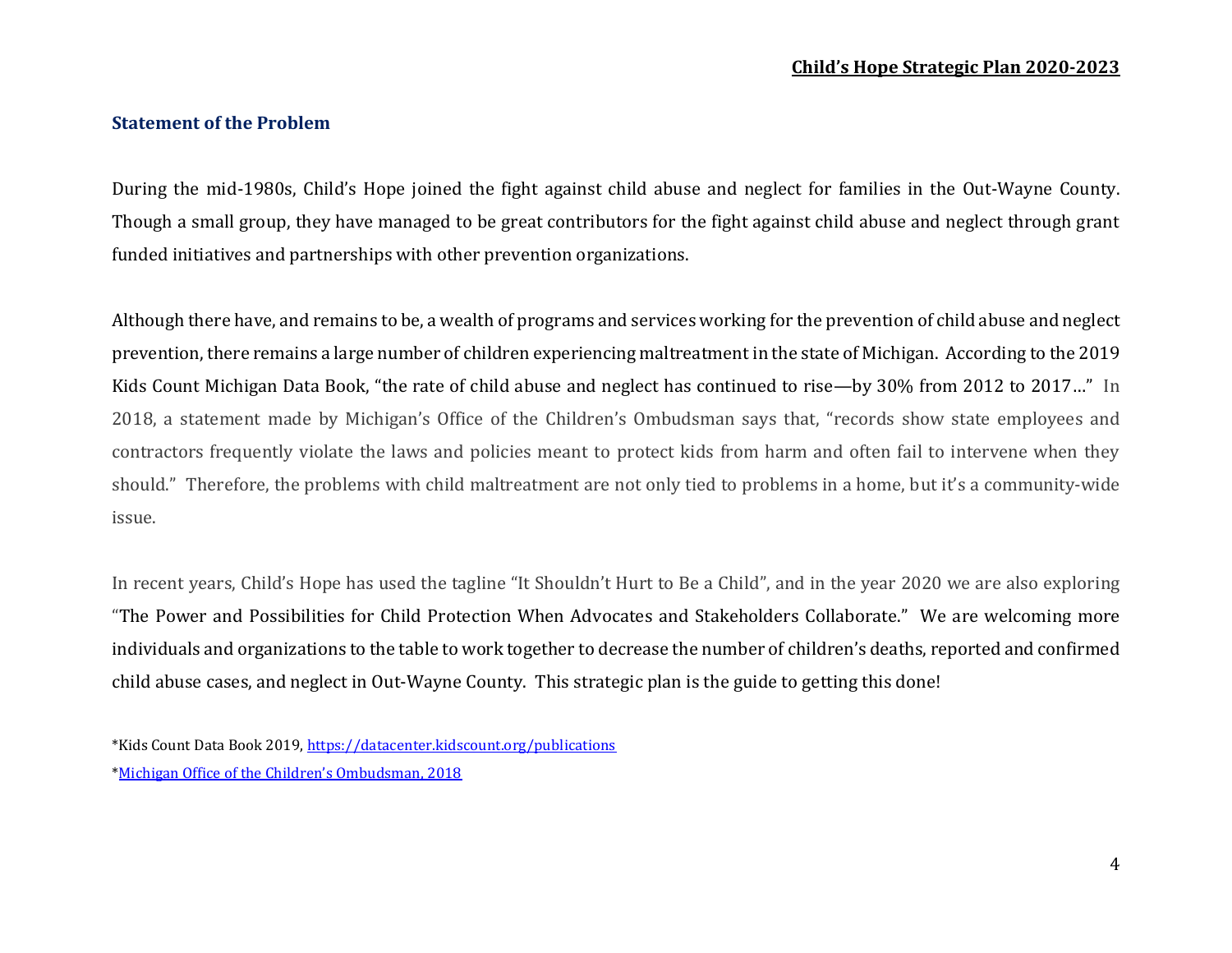### **MODELS WE SUPPORT**

~A.C.E.S. (Adverse Childhood Experiences) **4 AWARENESS** 

IT'S A FACT: Many Michigan children have experienced adverse childhood experiences (ACEs),



Adverse childhood experiences, or ACEs, are potentially traumatic events that occur in childhood (0-17 years). For example:

- experiencing violence or abuse
- witnessing violence in the home or community
- having a family member attempt or die by suicide

Also included are aspects of the child's environment that can undermine their sense of safety, stability, and bonding such as growing up in a household with:

- substance misuse
- mental health problems
- instability due to parental separation or household members being in jail or prison

ACEs are linked to chronic health problems, mental illness, and substance misuse in adulthood. ACEs can also negatively impact education and job opportunities. However, ACEs can be prevented.

\*Source: Centers for Disease Control and Prevention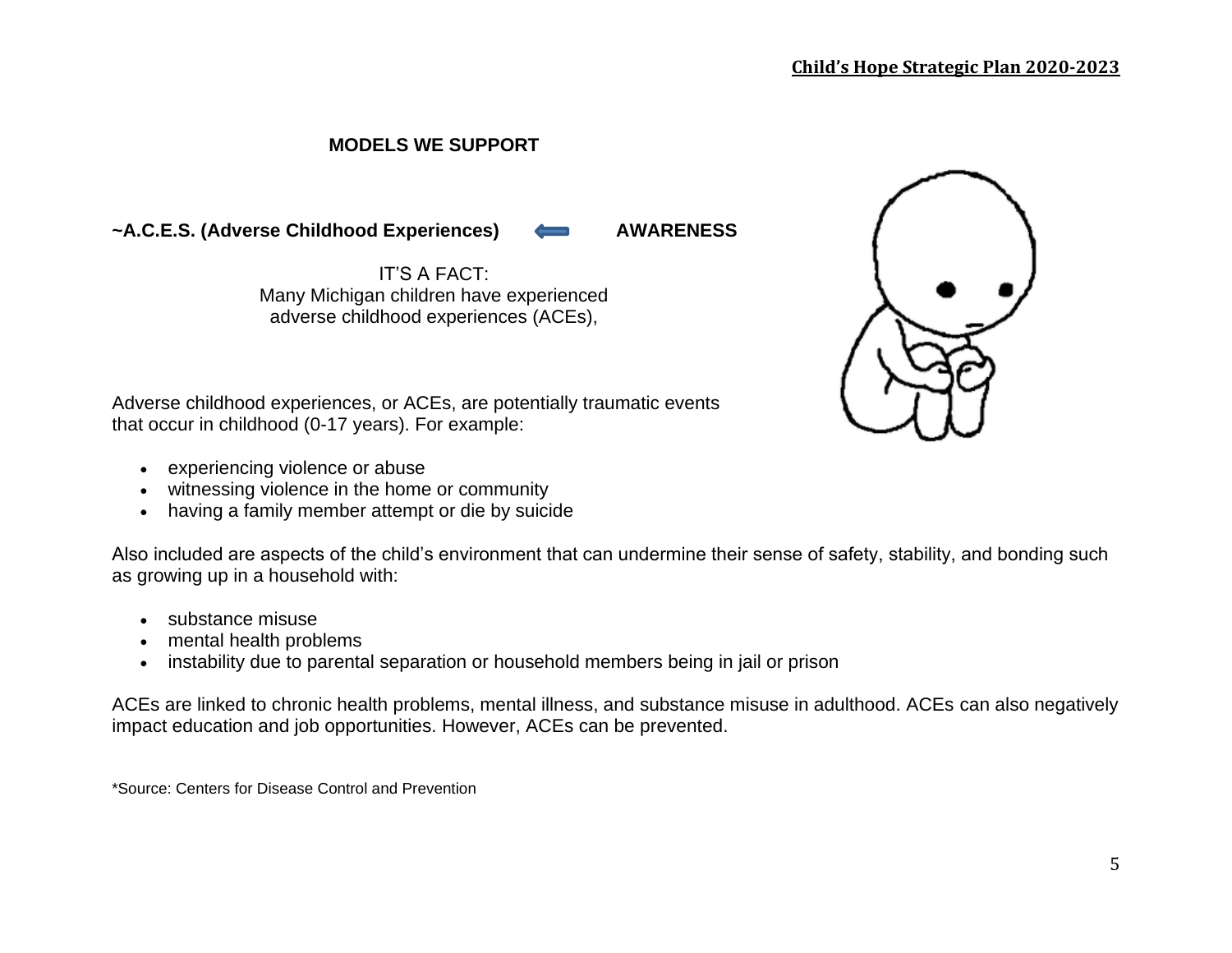# **MODELS WE SUPPORT continued…**

# $\sim$ H.O.P.E. (Health Outcomes from Positive Experiences)  $\leftarrow$  CONNECT

Positive experiences, ranging from infant attachment to mentoring for adolescents, are essential to children's well-being and to their development into mentally, emotionally, and physically healthy adults.

**~Strengthening Families Framework STRATEGIES**

**The Strengthening Families framework includes the following protective factors** (Parent Resiliency; Social Connections; Knowledge of Parenting and Child Development; Concrete Support in Times of Need; Social and Emotional Competence)



Each of the protective factors is essential; but most important is what they do together To build strength and stability in families.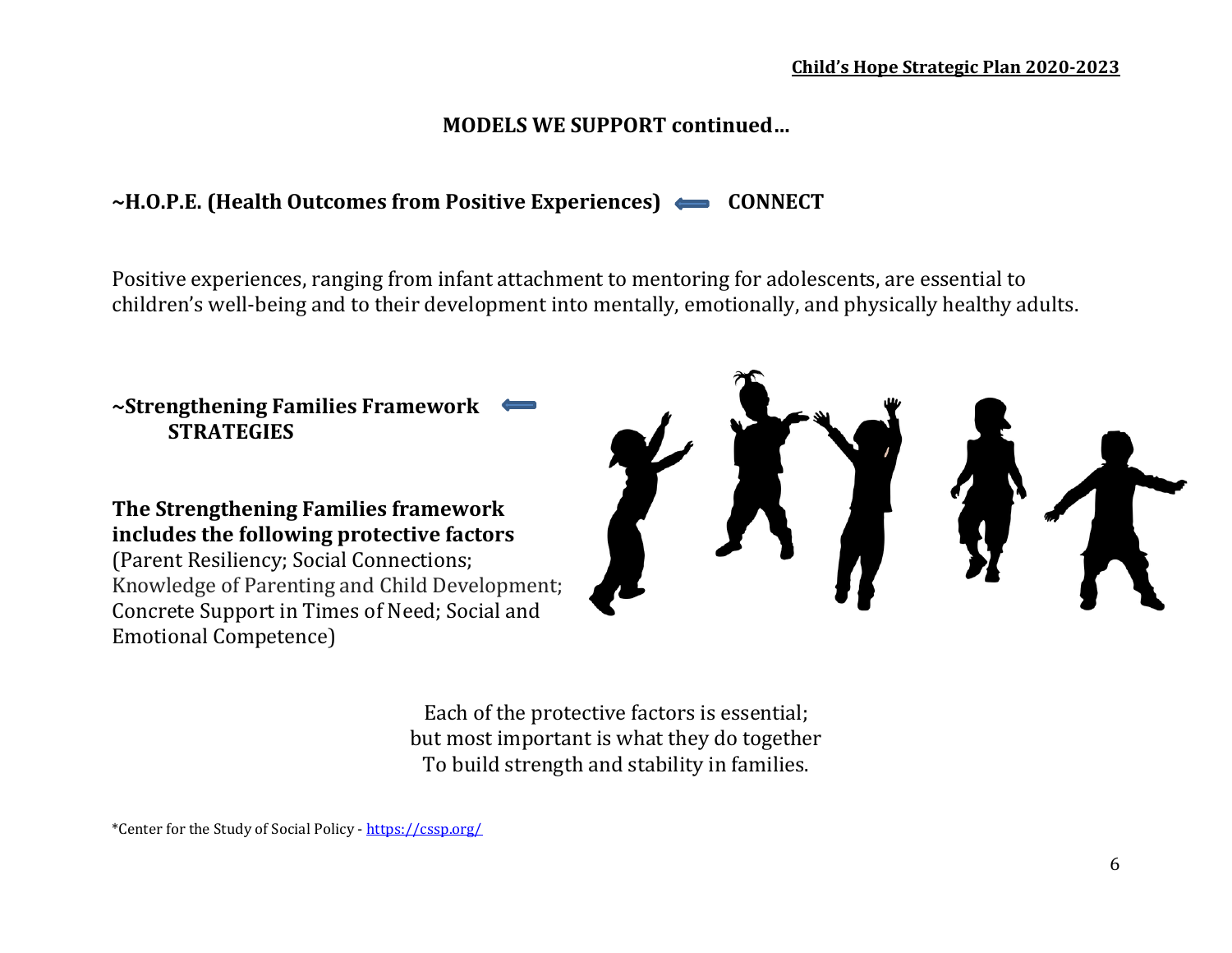### **CTF Alignment: Child's Hope is a Council of the Michigan Children's Trust Fund**

Child's Hope is 1 of 73 local councils that are funded by Michigan's Children's Trust Fund. The Children's Trust Fund has been the leader in child abuse and neglect prevention across the state. Funds are used in both direct and indirect services to support the needs of the most vulnerable families.

Their success is founded on the strong partnerships and collaborations with other family support and child abuse and neglect prevention initiatives; as well as governmental bodies.

The Children's Trust Fund is "a voice for Michigan's children and families and promotes their health, safety and welfare by funding effective local programs and services that prevent child abuse and neglect."



\*Source: <https://www.michigan.gov/ctf>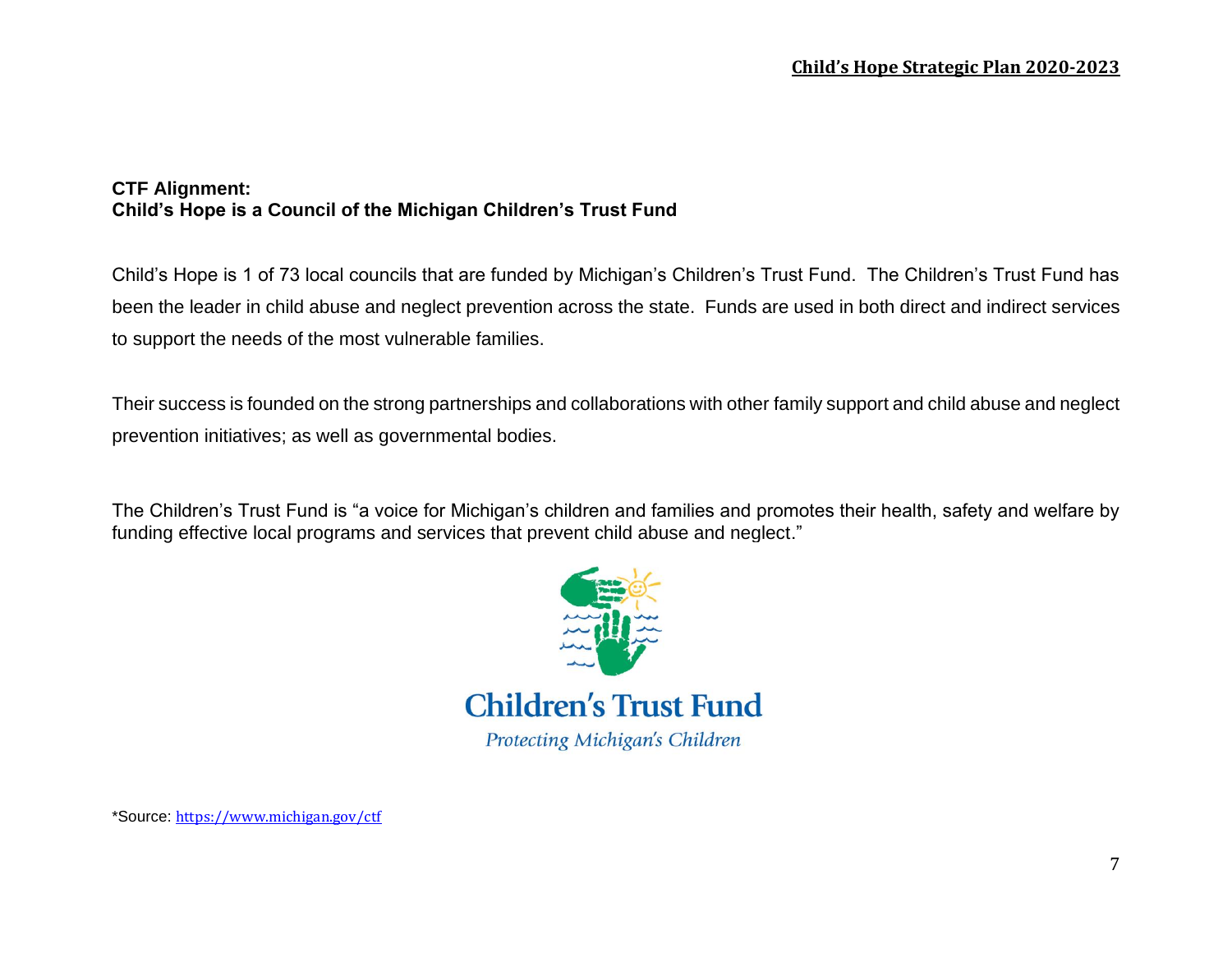### **ALWAYS ASK YOURSELF… Are our goals SMART (Specific, Measurable, Achievable, Relevant, Time-bound)?**

| <b>Strategic Goal 1:</b> | By the end of every year, we will see a 10% gain in a combination of website<br>visits, social media followers, and newsletter subscribers. |
|--------------------------|---------------------------------------------------------------------------------------------------------------------------------------------|
|                          | <b>So That</b> We gain support for our prevention activities.                                                                               |
|                          | <b>Future</b> The public is engaged in understanding how their actions and decisions relate                                                 |
|                          | <b>Implications</b> to child abuse and neglect prevention.                                                                                  |

| <b>Strategic Initiatives:</b>                | <b>Progress Indicators</b> | Person(s) Responsible        | <b>Timeline</b>       |  |  |
|----------------------------------------------|----------------------------|------------------------------|-----------------------|--|--|
| <b>Key Objective: Sustainability</b>         |                            |                              |                       |  |  |
| Conduct a community needs assessment to      | Mechanisms for             | Board Development,           | May '20-September '20 |  |  |
| provide culturally appropriate materials for | collection of cultural     | <b>Executive Director</b>    |                       |  |  |
| Out-Wayne County.                            | competence related         |                              |                       |  |  |
|                                              | information/data           |                              |                       |  |  |
| <b>Key Objective: Advocacy</b>               |                            |                              |                       |  |  |
| Hold quarterly public awareness              | Number of campaigns        | Marketing/Communications     | April '20-March '23   |  |  |
| campaigns.                                   |                            |                              |                       |  |  |
|                                              |                            |                              |                       |  |  |
| Increase our social media presence to share  | Facebook "Likes"           | Marketing/Communications     | May '20-March '23     |  |  |
| child abuse and neglect prevention           |                            |                              |                       |  |  |
| message.                                     |                            |                              |                       |  |  |
| <b>Key Objective: Prevention</b>             |                            |                              |                       |  |  |
| Develop a tailored prevention share-source   | Website resources          | <b>Prevention Activities</b> | May '20-August '20    |  |  |
| that supports the whole family.              |                            | Committee                    |                       |  |  |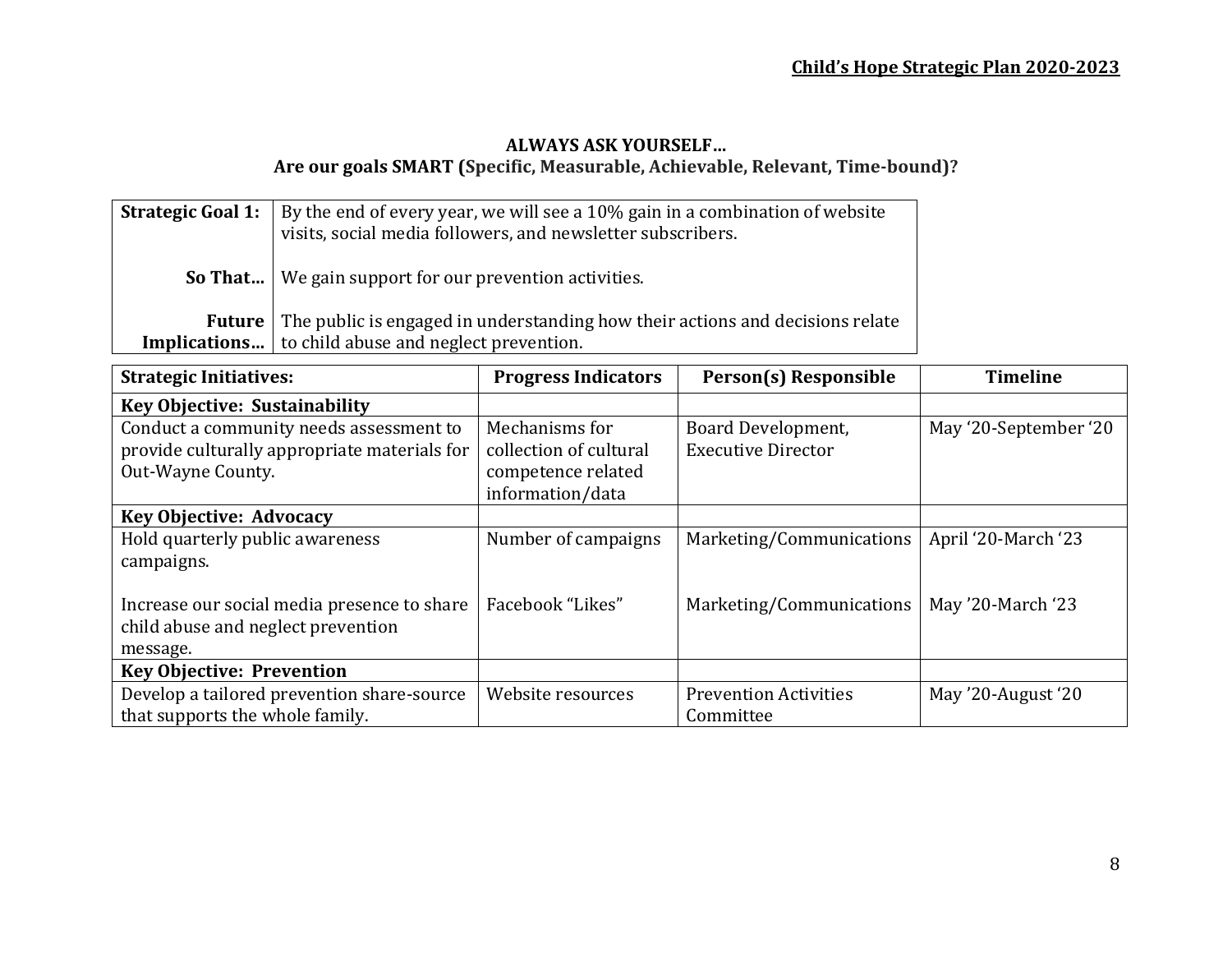| <b>Strategic Goal 2:</b> | To develop one new partnership annually to collaborate for activities that<br>prevent child abuse and neglect. |
|--------------------------|----------------------------------------------------------------------------------------------------------------|
|                          | <b>So That</b>   More households in Out-Wayne County will implement safe practices.                            |
| <b>Future</b>            | <b>Implications</b>   Caregivers are better prepared, and children are safe.                                   |

| <b>Strategic Initiatives:</b>                  | <b>Progress Indicators</b> | Person(s) Responsible        | <b>Timeline</b>     |  |  |
|------------------------------------------------|----------------------------|------------------------------|---------------------|--|--|
| <b>Key Objective: Sustainability</b>           |                            |                              |                     |  |  |
| Support prevention activities through the      | <b>Financial Policy</b>    | Fund Development,            | May '20-June '20,   |  |  |
| implementation of sound fiscal strategies      |                            | <b>Finance Committee</b>     | Reviewed annually   |  |  |
| that ensures an accurate cost benefit-         |                            |                              |                     |  |  |
| analysis.                                      |                            |                              |                     |  |  |
| Periodically evaluate activities against goals | Action/Work Plan           | <b>Prevention Activities</b> | April '20-March '23 |  |  |
| and objectives.                                |                            | Committee                    |                     |  |  |
|                                                |                            |                              |                     |  |  |
| Marketing and communication plan               | Market and                 | Marketing/Communications,    | April '20-May'20    |  |  |
| includes a section on how activities are to    | <b>Communication Plan</b>  | <b>Program Activities</b>    |                     |  |  |
| be promoted.                                   |                            | Committee                    |                     |  |  |
| <b>Key Objective: Advocacy</b>                 |                            |                              |                     |  |  |
| Maintain documentation of cooperating          | Memorandum of              | Executive Director,          | April '20-March '23 |  |  |
| efforts with other agencies to develop a       | Understanding              | <b>Executive Committee</b>   |                     |  |  |
| continuum of services to meet community        |                            |                              |                     |  |  |
| needs.                                         |                            |                              |                     |  |  |
| <b>Key Objective: Prevention</b>               |                            |                              |                     |  |  |
| Implement activities and support initiatives   | Action/Work Plan           | <b>Prevention Activities</b> | September '20-      |  |  |
| that support the whole family.                 |                            | Committee                    | September '22       |  |  |
|                                                |                            |                              |                     |  |  |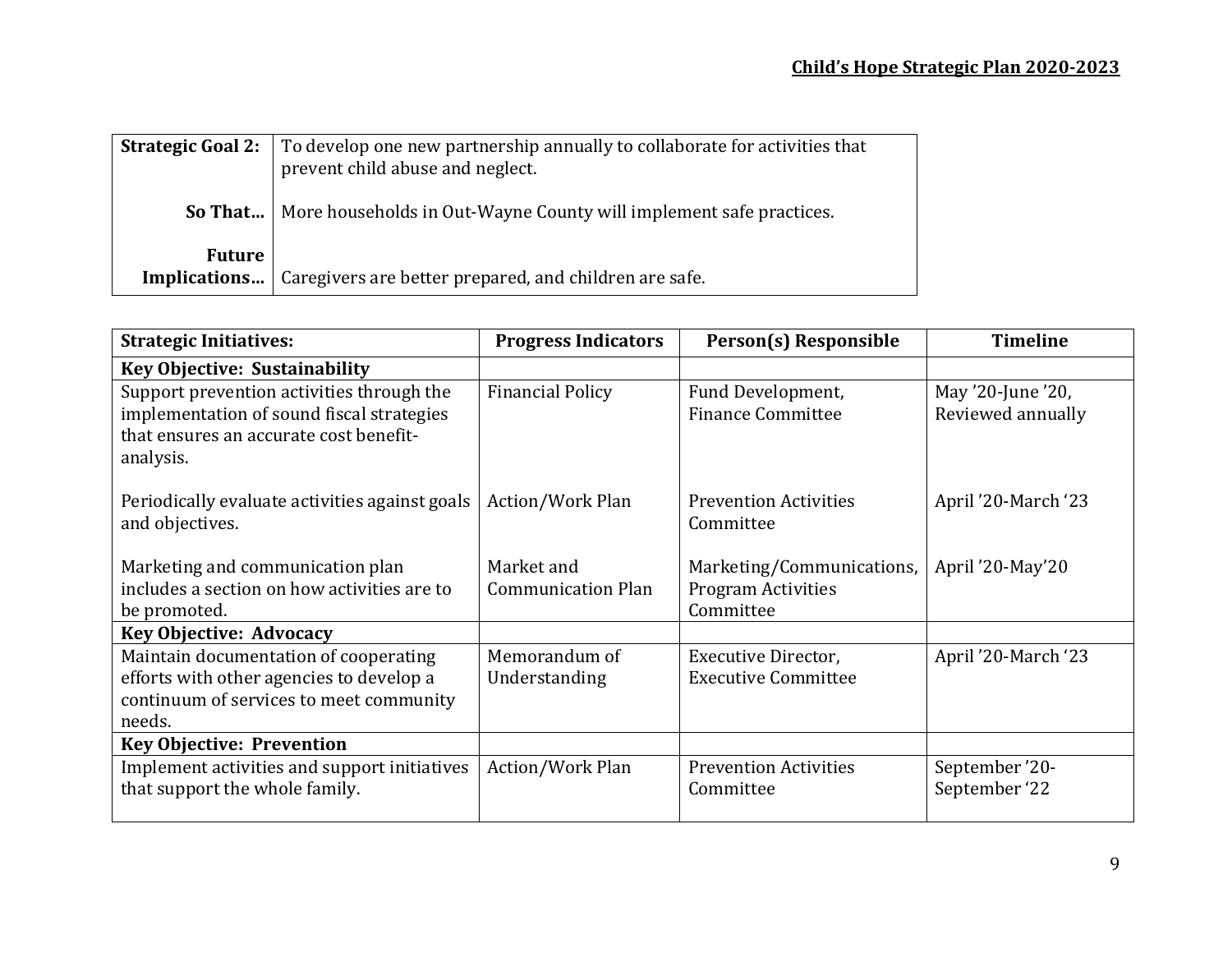| Find additional tools and resources     | <b>Board Minutes</b> | Executive Committee,      | April '20-March '23 |
|-----------------------------------------|----------------------|---------------------------|---------------------|
| designed to raise awareness and reduce  |                      | <b>Executive Director</b> |                     |
| risk factors related to child abuse and |                      |                           |                     |
| neglect.                                |                      |                           |                     |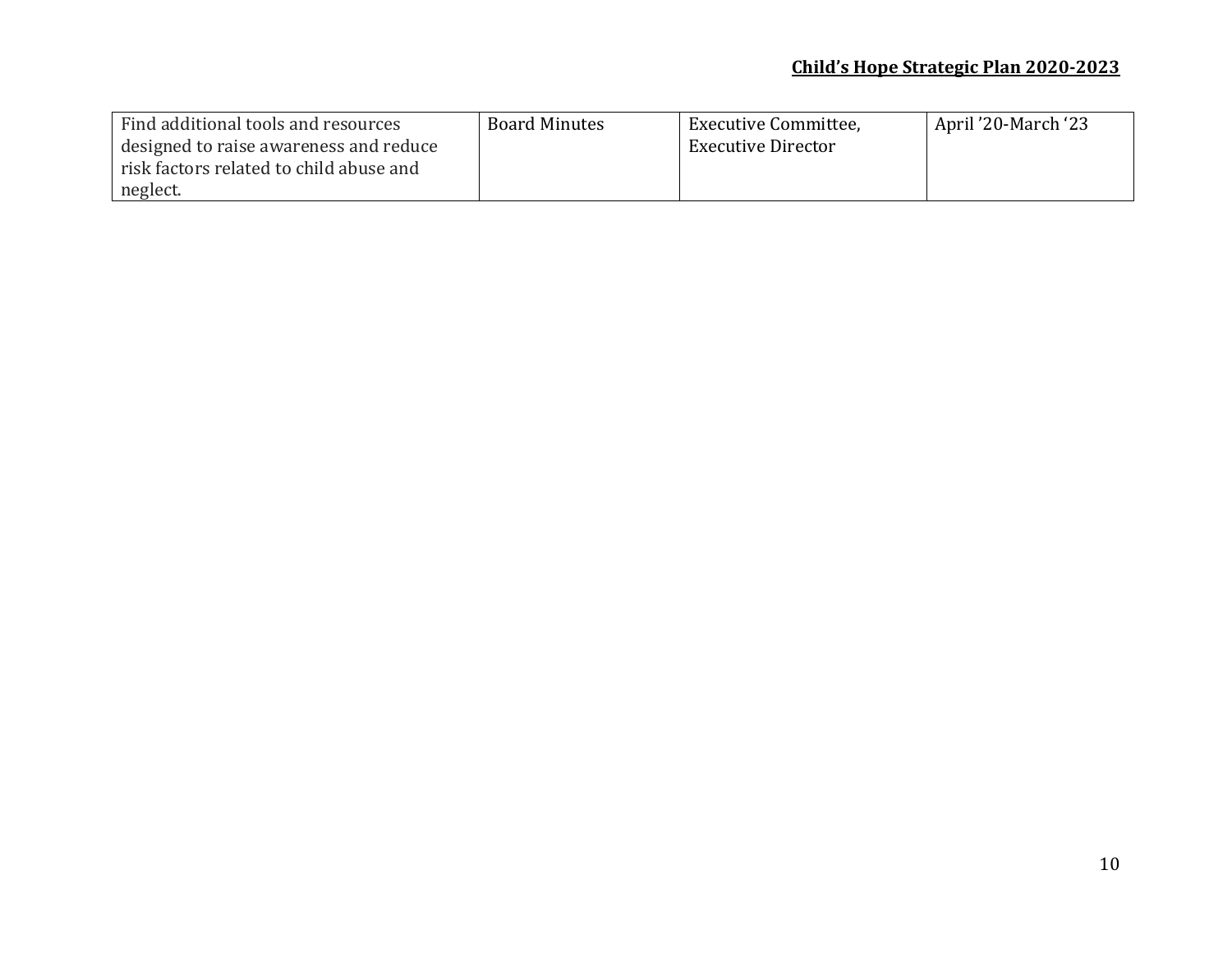# **FUNDRAISING PLAN**

|                            | 2020     | 2021     | 2022     | 2023     |
|----------------------------|----------|----------|----------|----------|
| <b>Fundraising Budget:</b> | \$3,500  | \$500    | \$1,000  | \$1,500  |
| Projected income:          | \$66,102 | \$61,527 | \$65,102 | \$69,602 |

#### STRATEGIES:

CTF – Child's Hope will apply annually to continue its approval as Out-Wayne County's child abuse and neglect prevention council.

#### Staff Time:

| <b>Executive Director</b>    | 20 hours weekly |
|------------------------------|-----------------|
| <b>Volunteer Coordinator</b> | 5 hours weekly  |
| <b>Program Coordinators</b>  | varies          |
|                              |                 |

Board Time: 3-4 hours monthly

Direct Cost: \$43,102

Timetable: Oct. 1 – Sept. 30

GRANTS – Child's Hope will find one new grantor to apply for each year. Current active grants: PNC, Kern Foundation, and Metro West C/U

ANNUAL APPEAL – Child's Hope will grow its donor list by 10% each year. Current forms of solicitation are: Direct mail, Facebook, E-News, and Giving Tuesday